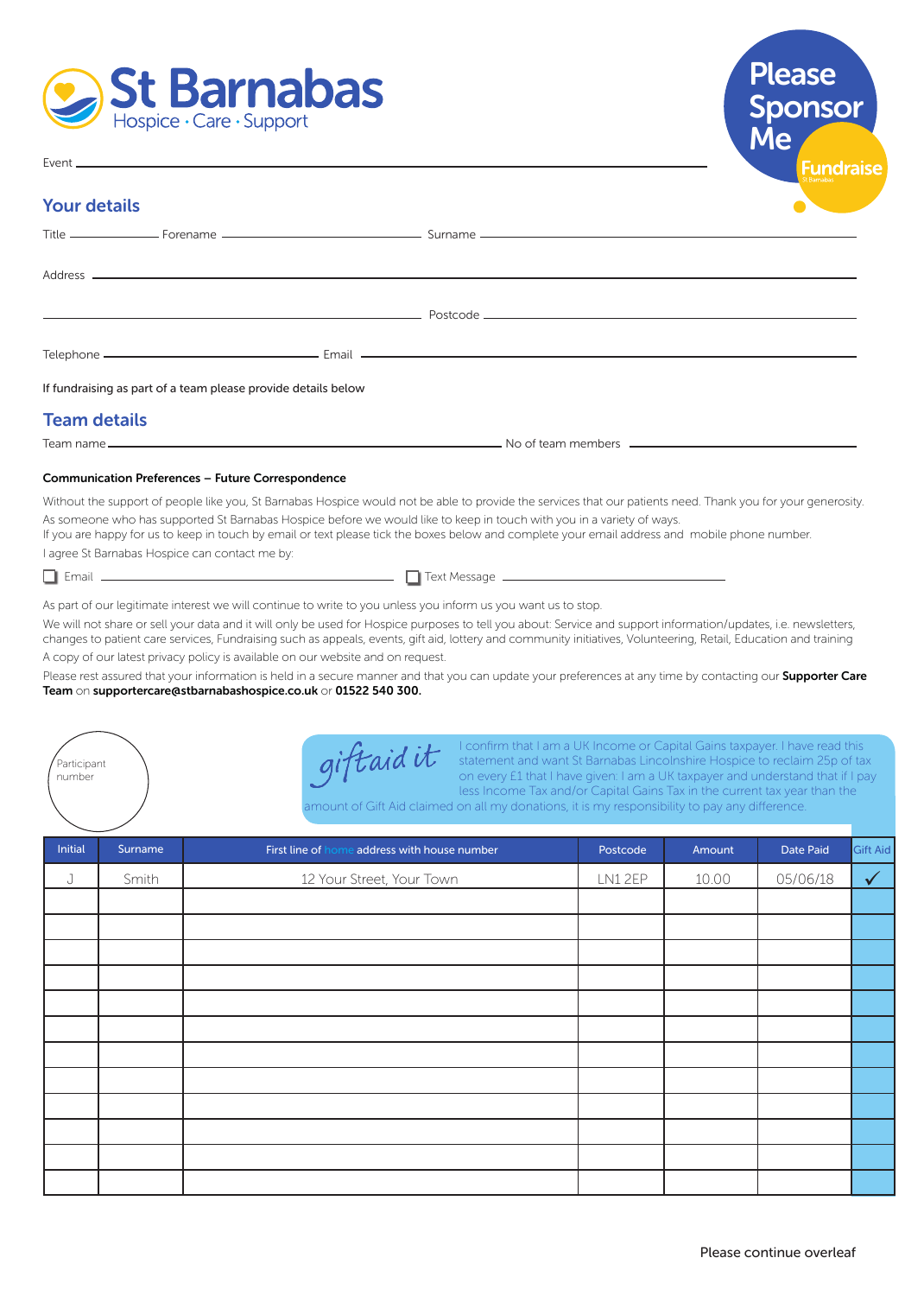



I confirm that I am a UK Income or Capital Gains taxpayer. I have read this statement and want St Barnabas Lincolnshire Hospice to reclaim 25p of tax on every £1 that I have given: I am a UK taxpayer and understand that if I pay less Income Tax and/or Capital Gains Tax in the current tax year than the

amount of Gift Aid claimed on all my donations, it is my responsibility to pay any difference.

| Initial     | Surname | First line of home address with house number | Postcode | Amount | Date Paid | Gift Aid   |
|-------------|---------|----------------------------------------------|----------|--------|-----------|------------|
| $\mathsf J$ | Smith   | 12 Your Street, Your Town                    | LN12EP   | 10.00  | 05/06/18  | $\sqrt{2}$ |
|             |         |                                              |          |        |           |            |
|             |         |                                              |          |        |           |            |
|             |         |                                              |          |        |           |            |
|             |         |                                              |          |        |           |            |
|             |         |                                              |          |        |           |            |
|             |         |                                              |          |        |           |            |
|             |         |                                              |          |        |           |            |
|             |         |                                              |          |        |           |            |
|             |         |                                              |          |        |           |            |
|             |         |                                              |          |        |           |            |
|             |         |                                              |          |        |           |            |
|             |         |                                              |          |        |           |            |
|             |         |                                              |          |        |           |            |
|             |         |                                              |          |        |           |            |
|             |         |                                              |          |        |           |            |
|             |         |                                              |          |        |           |            |
|             |         |                                              |          |        |           |            |
|             |         |                                              |          |        |           |            |
|             |         |                                              |          |        |           |            |
|             |         |                                              |          |        |           |            |
|             |         |                                              |          |        |           |            |
|             |         |                                              |          |        |           |            |
|             |         |                                              |          |        |           |            |
|             |         |                                              |          |        |           |            |
|             |         |                                              |          |        |           |            |
|             |         |                                              |          |        |           |            |
|             |         |                                              |          |        |           |            |
|             |         |                                              |          |        |           |            |
|             |         |                                              |          |        |           |            |
|             |         |                                              |          |        |           |            |
|             |         |                                              |          |        |           |            |
|             |         |                                              |          |        |           |            |
|             |         |                                              |          |        |           |            |
|             |         |                                              |          |        |           |            |
|             |         |                                              |          |        |           |            |
|             |         |                                              |          |        |           |            |
|             |         |                                              |          |        |           |            |
|             |         |                                              |          |        |           |            |
|             |         |                                              |          |        |           |            |

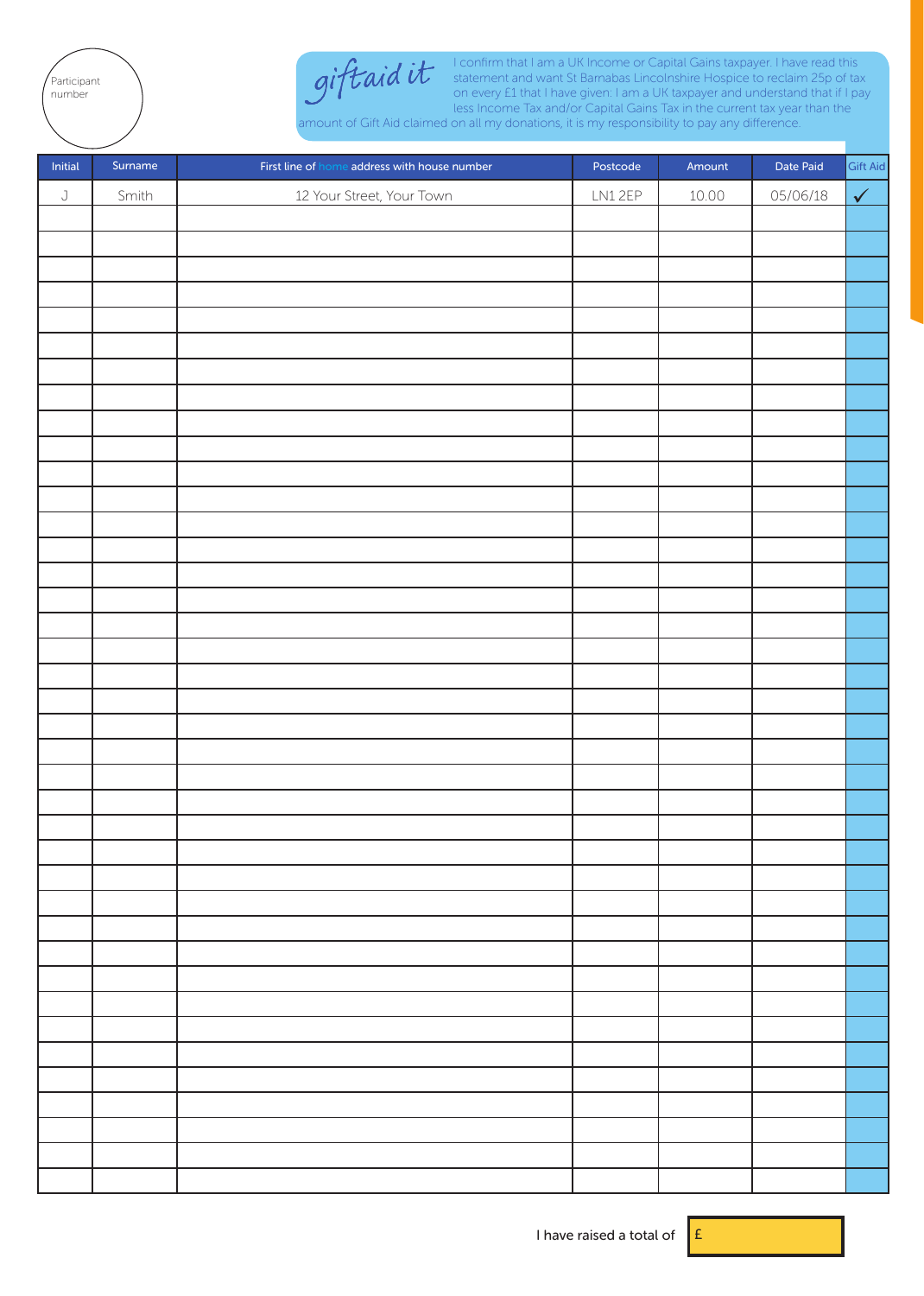Thanks to the generosity of people like you, St Barnabas are able to offer hospice care services to more local people



# The really important bit!

## How to return your sponsorship money

Your sponsorship money can be paid:

- Online to StBarnabasHospice.co.uk/donate please ensure you leave a note in the message field about how you raised the money.
- By post with a cheque made payable to St Barnabas Hospice to St Barnabas Hospice, Fundraising Department, 12 Cardinal Close, Lincoln LN2 4SY
- In cash in person to our **Fundraising Department** or any of our **Hospice shops**
- Direct bank transfer to: St Barnabas Lincolnshire Hospice Natwest Bank Account No: 16564472 Sort Code: 60-13-15 Please ensure you leave a note about how you raised the money.
- If you have a JustGiving page, the money you raise will automatically be sent to St Barnabas Hospice

Remember, please send this sponsorship form to our Fundraising Department at the address above so that we can claim Gift Aid.

Please sponsor me and help St Barnabas care for more patients and families near you, every day of the year.



will help to pay for the care our Hospice at Home team offers to your community

will help our trained counsellors to support those left behind

will help to fund the exceptionally specialist care some of our patients need